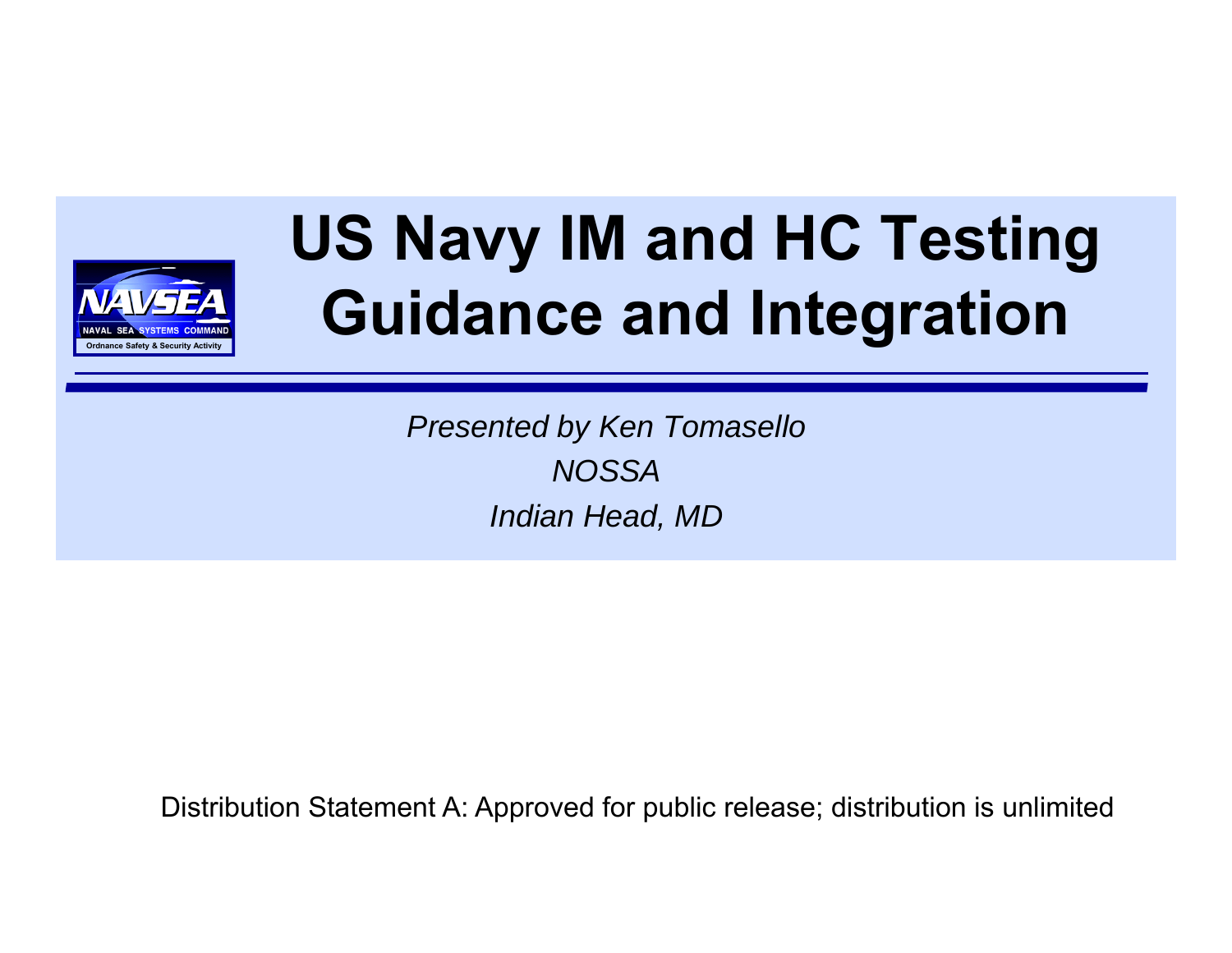

### Acknowledgements

**NOSSA co-authorsHeather Hayden, PhD**

#### **Booz Allen Hamilton co-authors Dr. Jerry Ward, Chris Maroon and Stacie Snoap**

Distribution Statement A: Approved for public release; distribution is unlimited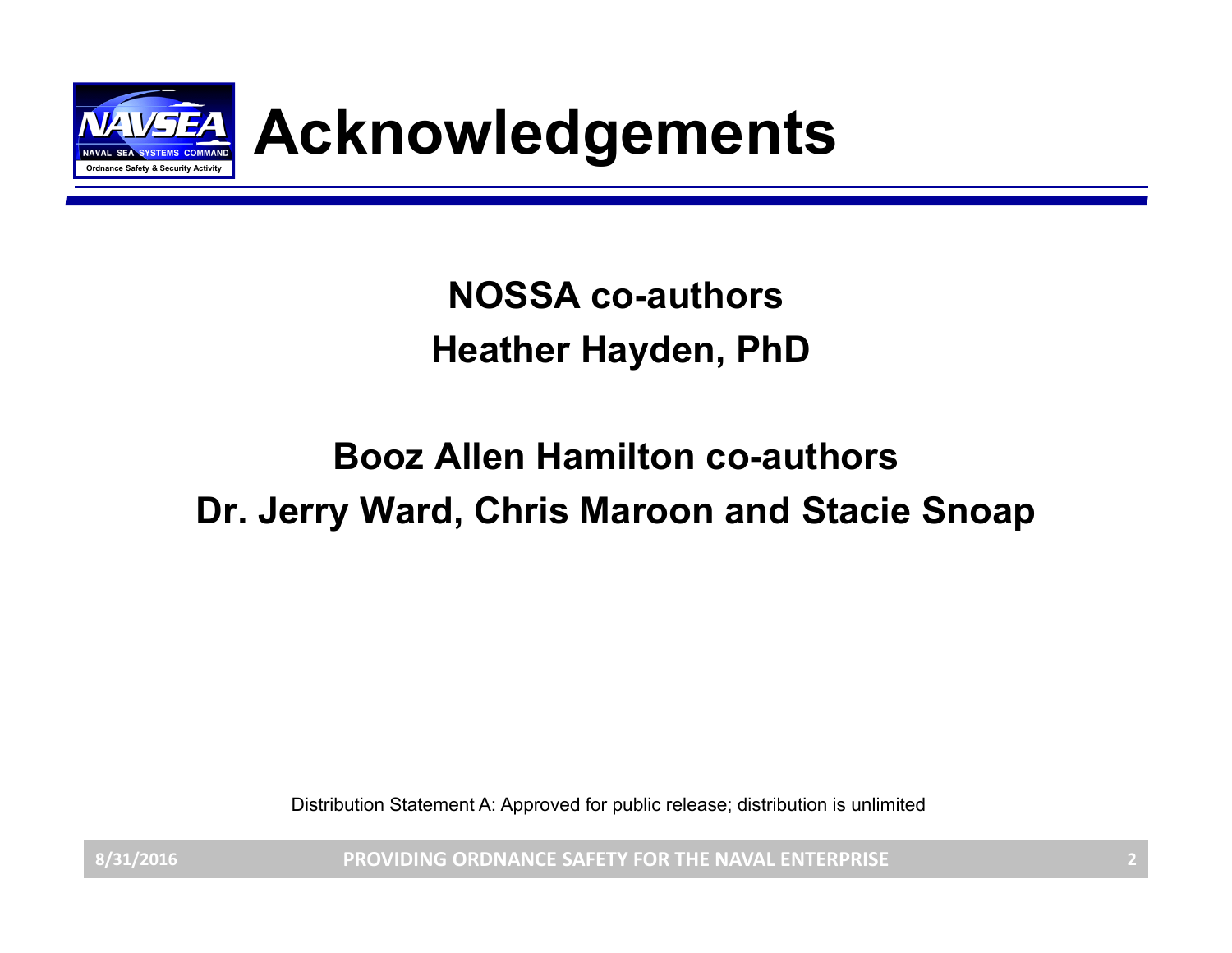

## **Outline**

- •**BLUF**
- •**Background**
- $\bullet$ **Applicable Specs & Stds**
- •**Harmonized IM/HC Tests**
- •**Test Plan Template**
- •**Template Organization**
- •**Test Procedure Outline**
- $\bullet$ **LF/EF (FCO) Example / Excerpt**
- $\bullet$ **Concluding Remarks**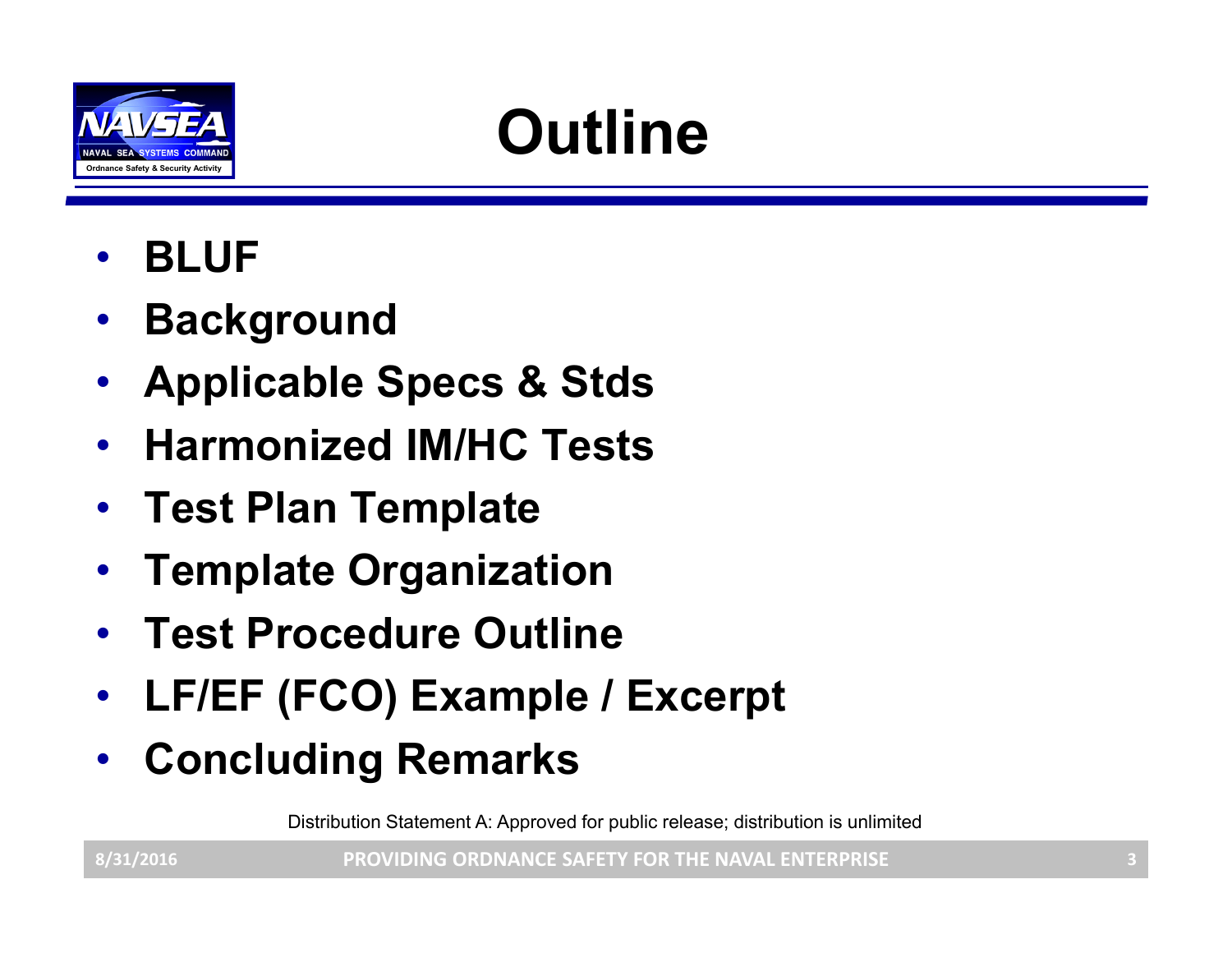

## **BLUF**

#### **Paper**

To inform the Insensitive Munitions (IM) and Munitions Safety communities on the NOSSA IM Office (IMO) initiative to develop a template for Naval programs for preparing harmonized IM/Hazard Classification (HC) Test Plans in a standard format.

#### **Template**

To provide for ease of review and timely processing by the Navy IMO and Hazard Classifier, the Naval Munitions Response Evaluation Board (MREB), the other Joint Hazard Classifiers, and the Department of Defense Explosives Safety Board (DDESB).

Distribution Statement A: Approved for public release; distribution is unlimited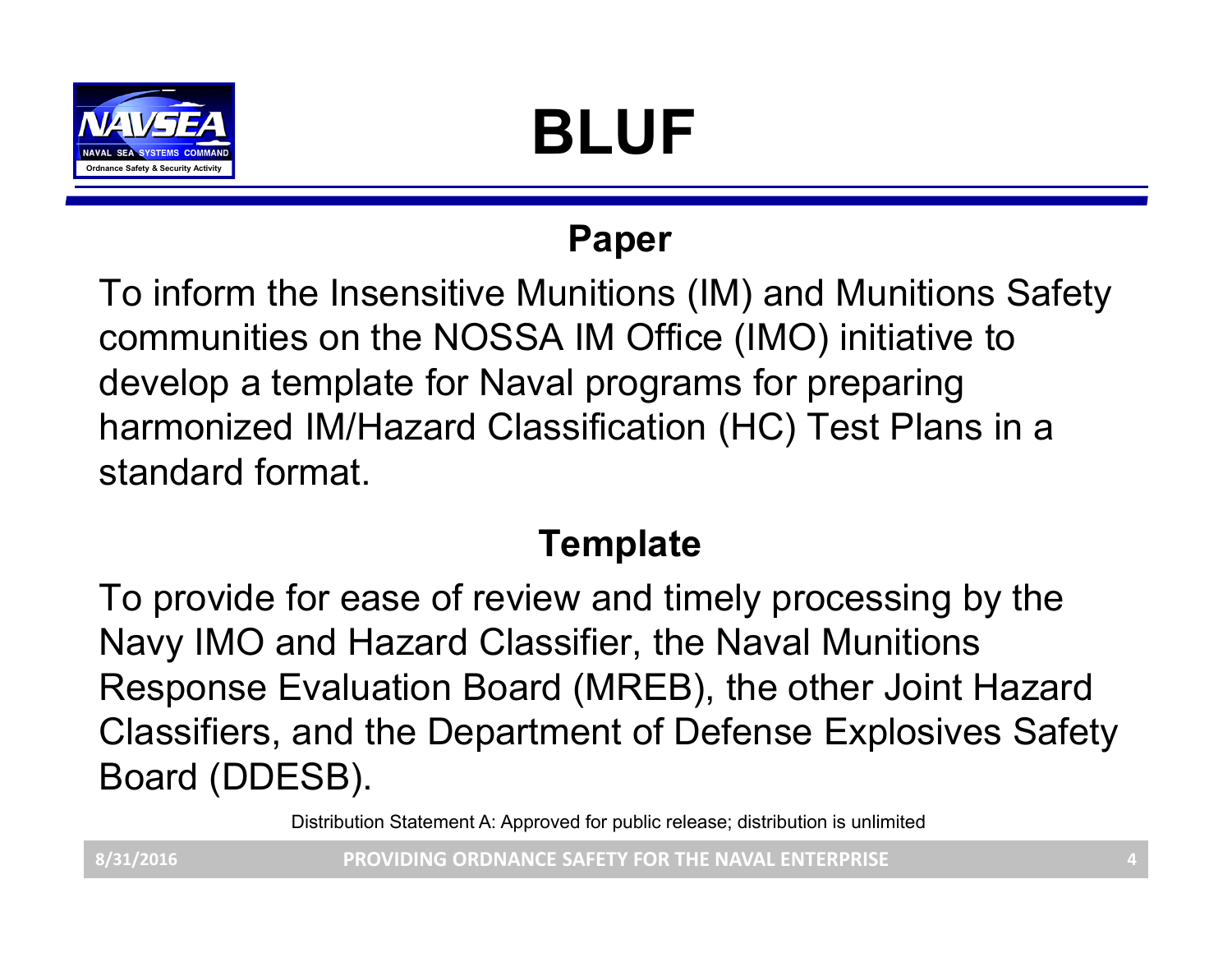

### **PANT PANT BACKGround CONDUT CONDUCT**

#### **Combined IM/HC Testing**

- • MIL-STD-2105B, 12 January 1994
	- •Designates tests as IM tests
	- Coordinates testing with Joint Hazards Classifiers
- $\bullet$  TB 700-2/NAVSEAINST 8020.8B/TO 11A-1-47/DLAR 8220.1, 5 January 1998
	- • Recognizes selected IM tests as acceptable alternate HC tests
		- o FCO (Fast Cook-off) –-- UN Test 6(c) Bonfire
		- $\circ$  SCO (Slow Cook-off) --- UN Test 7(h) 1.6 article SCO test
		- $\,\circ\,$  BI (Bullet Impact) --– UN Test 7(j) 1.6 article BI test
		- o SD/R (Sympathetic Detonation/Reaction) --– UN Test 6(b) Stack test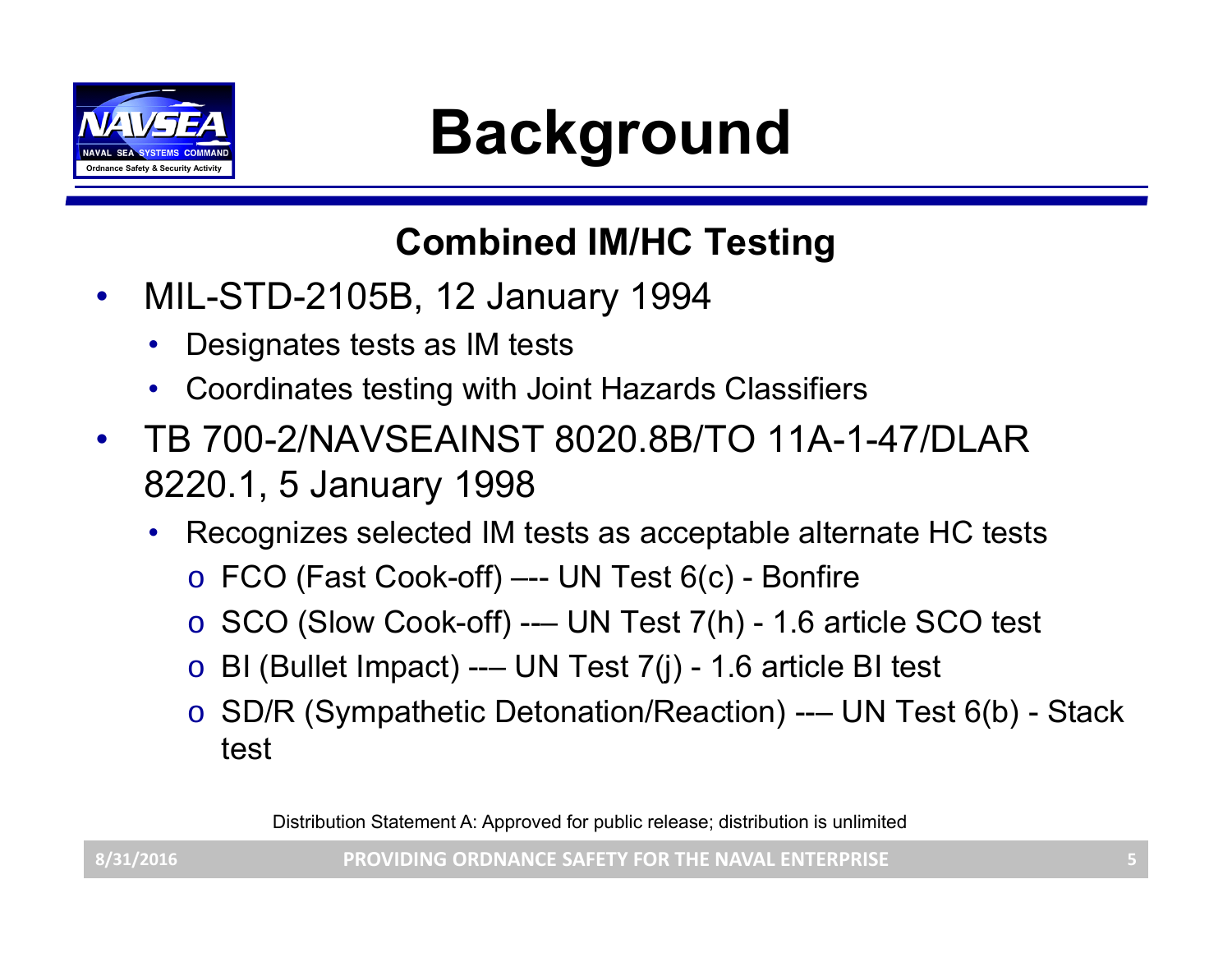

- $\mathcal{L}_{\text{max}}$ ASTM Standard E1742/E1742M-12 (Radiographic Exam)
- $\mathcal{L}_{\text{max}}$  MIL-STD-2105D (Hazard Assessment Tests for Nonnuclear Munitions)
- $\mathcal{L}_{\text{max}}$  NATO STANAG 4439 (Policy for Introduction, Assessment and Testing for IM)
- $\mathcal{L}_{\text{max}}$  NATO Test STANAGs (4240 - FCO, 4382 – SCO, 4241 – BI, 4496 – FI, 4396 – SR, 4526 – SCJ, & 4375 – Safety Drop)
- $\mathcal{L}_{\text{max}}$  NAVSEAINSTs (8020.8C – HC Procedures & 8010.5C – IM Program Planning and Execution)

Distribution Statement A: Approved for public release; distribution is unlimited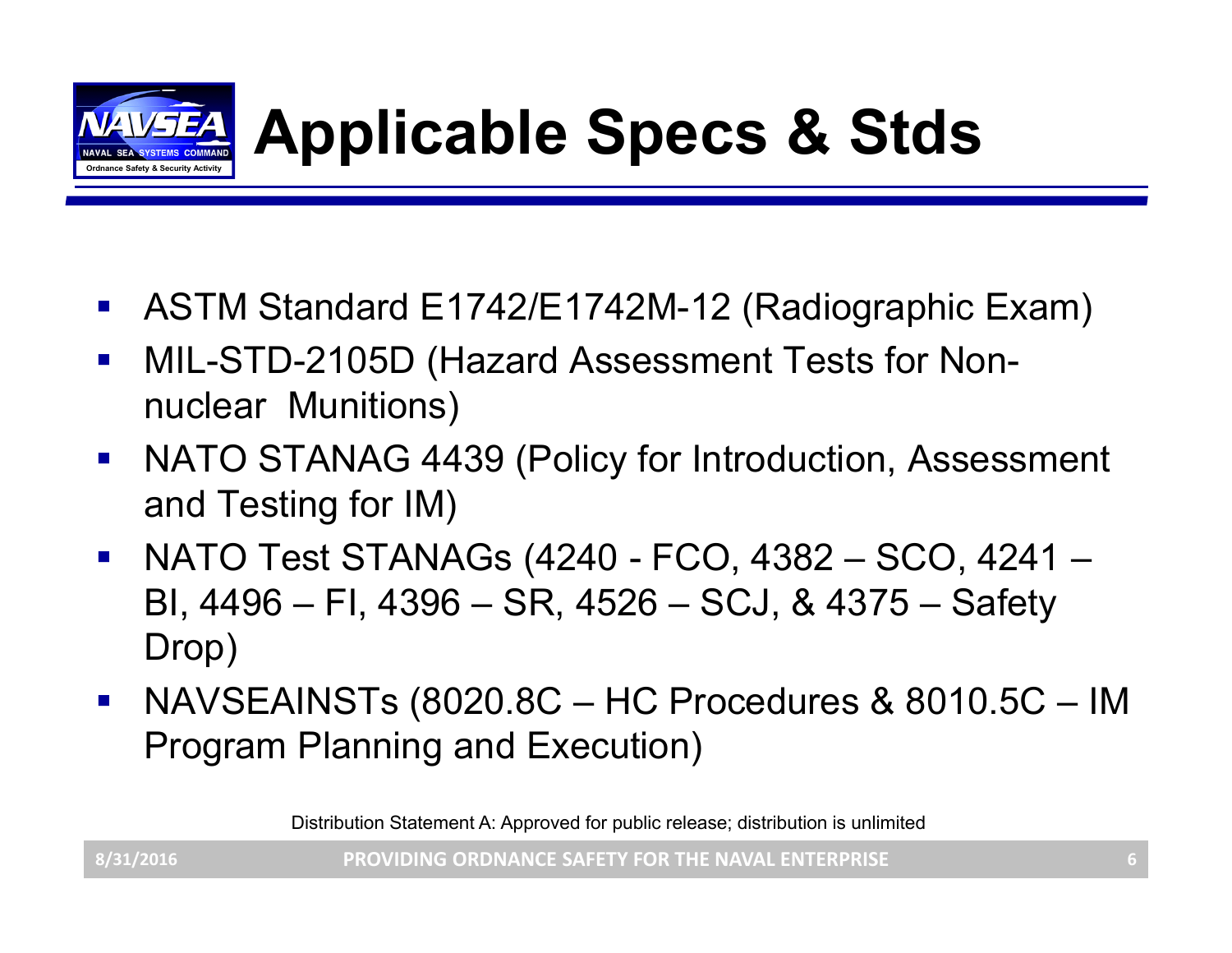

### **Harmonized IM/HC Tests**

| <b>TEST</b>                                        | <b>REFERENCE</b>                                                                                       | $#$ OF<br><b>TESTS</b> | <b>TEST CONFIG.</b>                                                     | <b>MODS</b> |
|----------------------------------------------------|--------------------------------------------------------------------------------------------------------|------------------------|-------------------------------------------------------------------------|-------------|
| LF/EF (FCO)                                        | <b>STANAG 4240, E2</b><br>(Revision in process)                                                        | $\overline{2}$         | 1 Test Logistical<br>1 Test Operational                                 |             |
| <b>SLOW HEATING</b><br>(SCO)                       | STANAG 4382, E2,<br>Procedure 1                                                                        | $\overline{2}$         | 2 Tests Logistical                                                      |             |
| B <sub>l</sub>                                     | <b>STANAG 4241, E2,</b><br>Procedure 1 (HD1.2.3/ 1.6)<br>(Revision in process)                         | 2(3)                   | 1(2) Logistical<br>1 Test Operational                                   |             |
| F <sub>1</sub>                                     | STANAG 4496, E1,<br><b>Standard Procedure</b>                                                          | $\overline{2}$         | 1 Test Logistical<br>1 Test Operational                                 |             |
| <b>SR</b>                                          | <b>STANAG 4396, E2</b>                                                                                 | $\overline{2}$         | 2 Tests Logistical<br>(1 Test w/confinement,<br>1 Test w/o confinement) |             |
| <b>SCJ</b>                                         | STANAG 4526, E2,<br>Procedure 2<br>(Revision in process)                                               | $\overline{2}$         | 1 Test Logistical<br>1 Test Operational                                 |             |
| <b>THERMAL STABILITY</b><br><b>ARTICLES</b>        | NAVSEAINST 8020.8C                                                                                     | 1                      | 1 Test Logistical                                                       |             |
| <b>40 FT DROP</b>                                  | NAVSEAINST 8020.8C<br>Distribution Statement A: Approved for public release; distribution is unlimited | 3                      | <b>3 Tests Logistical</b>                                               |             |
| PROVIDING ORDNANCE SAFETY FOR THE NAVAL ENTERPRISE |                                                                                                        |                        |                                                                         |             |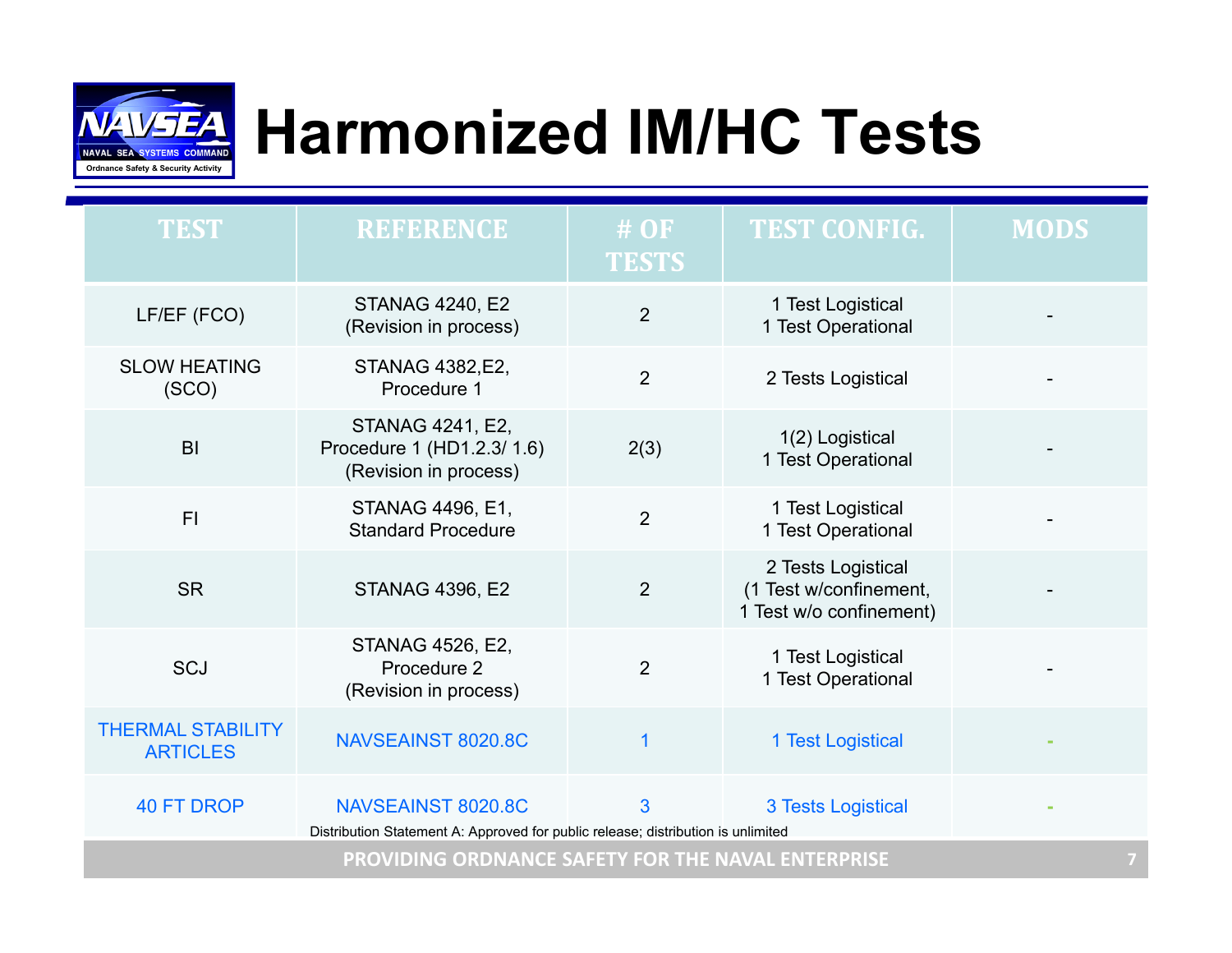

## **Test Plan Template**

- $\mathcal{L}_{\mathcal{A}}$  Template is in WORD format and available for download
	- $\mathcal{L}_{\mathcal{A}}$ NOSSA website
	- $\mathcal{L}_{\mathcal{A}}$  IM Technology Tool (IMT2) on the Defense Systems and Technologies: Knowledge Online (DSTKOL)
- $\mathcal{L}^{\text{max}}$  Combined IM/HC document in a standard format
	- Test requirements and procedures
	- **Service Service**  Extensive notes and many sections of embedded text (blue font)
		- $\blacksquare$ Readme First page
		- $\mathcal{L}_{\mathcal{A}}$ Applicable specifications and standards (update, if needed)
		- П Guidance & best practices
		- L. Munition-specific tailoring
- $\mathcal{L}_{\mathcal{A}}$  Facilitates coordination of test plans with:
	- Navy IM/HC offices, Munitions Response Evaluation Board (MREB)
	- **Joint Hazard Classifiers and DDESB**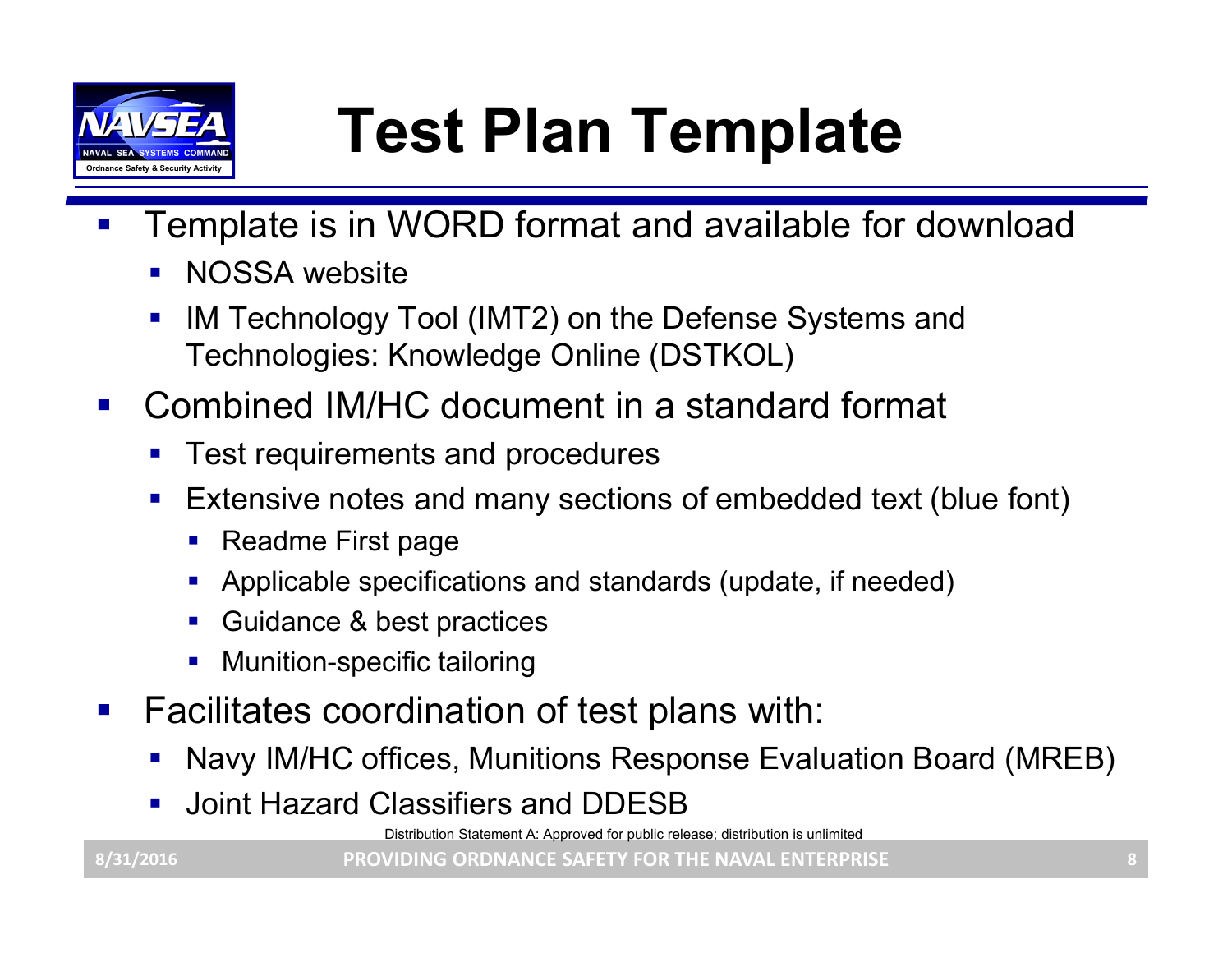

## **Template Organization**

- $\mathcal{L}_{\mathcal{A}}$  Introductory Sections
	- Scope & Objectives
	- Applicable Specifications and Standards (Slide 6)
	- **Service Service** Munition Program Overview & System Description
- $\mathbb{R}^3$ Test Approach – Harmonized IM/HC Tests (Slide 7)
- $\mathcal{L}_{\mathcal{A}}$  IM/HC Test Procedures
	- Common Test Requirements
		- Visual and Radiographic Inspection
		- $\mathbf{r}$ Ambient Test Conditions
		- П Air Blast Measurements and Calibration
		- $\blacksquare$ Fragment Recovery
	- Six Combined IM/HC Tests
	- Two Additional HC Tests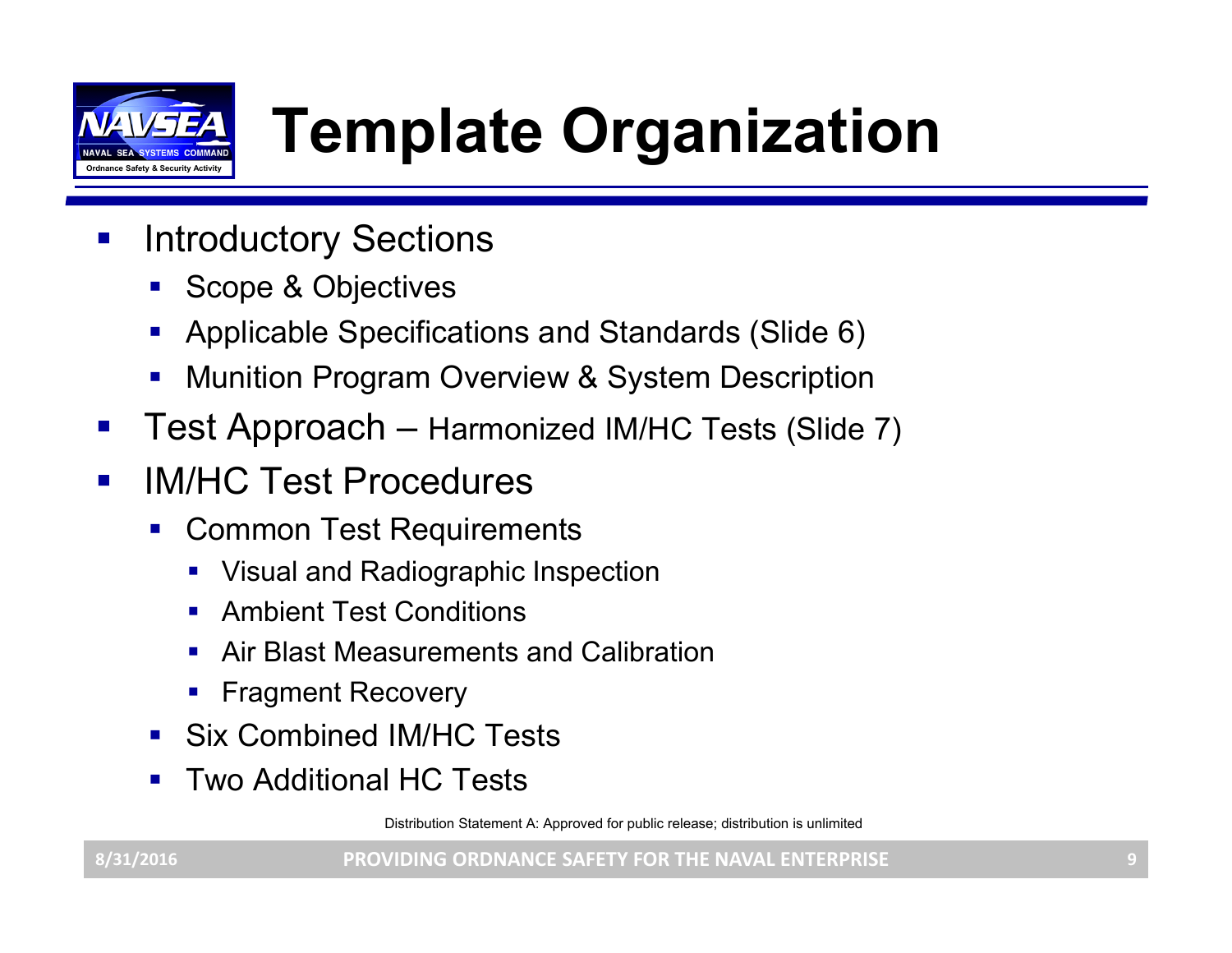

### **Test Procedure Outline**

- $\mathcal{L}_{\mathcal{A}}$ Test Objective
- $\blacksquare$ Test Configuration and Required Assets
- $\mathcal{L}_{\mathcal{A}}$ Test Requirements

Distribution Statement A: Approved for public release; distribution is unlimited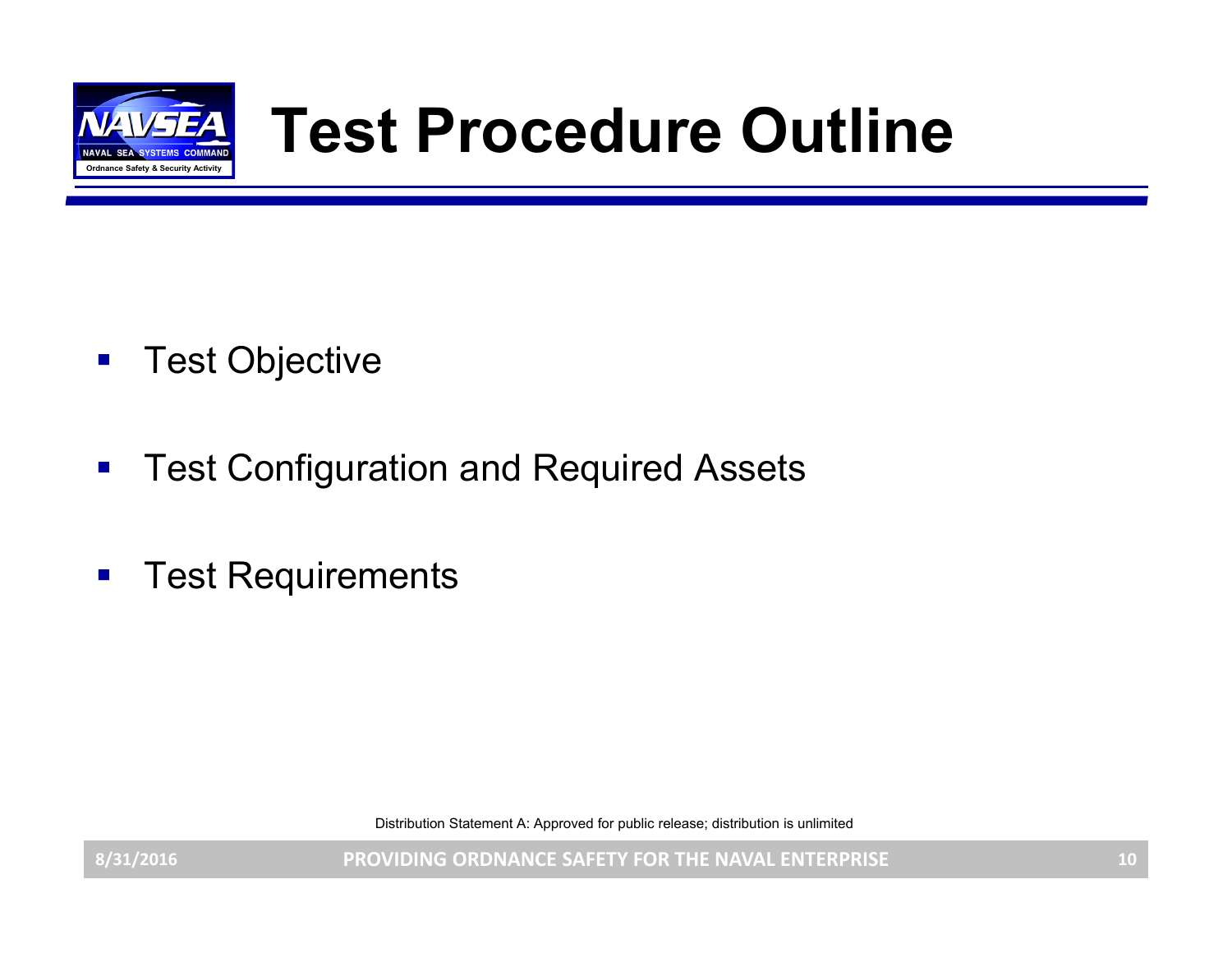

## **VANSEA** LF/EF (FCO) Example and ple

#### **Test Requirements**

- •Test Environment,
- •Fuel Pan Hearth, Fuel Type, Fuel Quantity,
- •Position of the Test Items, Mounting of the Test Items,
- $\bullet$  Fuel Ignition and Flame Spread Rate, Flame Temperature Rise Time, Average Flame Temperature,
- •• Instrumentation – Thermocouple Type and Locations, Witness Plate, Blast Pressure Transducers, Radiometers,
- •Photographic and Video Coverage
- •Fragment Recovery
- •Test Record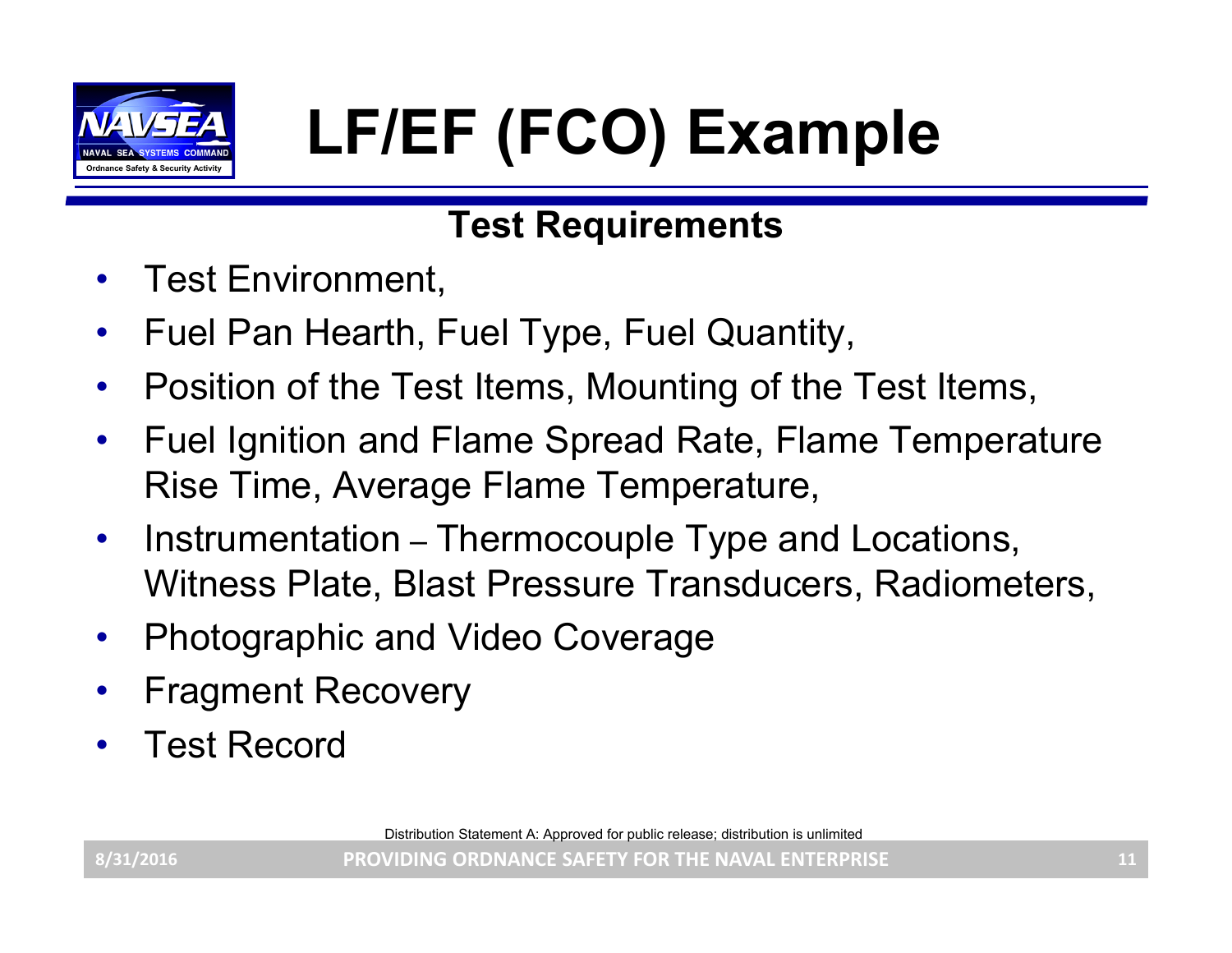

## **LF/EF (FCO) Test Setup**



**Figure (diagram) of the general LF/EF test set-up for the USN Munition** *(Logistical or Operational Configuration)* – Show: (1) Test items on steel test stand positioned in fuel pan, (2) dimensions of the fuel pan with respect to the test items/stand, (3) vertical distance from surface of fuel to bottom of test items, and (4) Restraints for test items (locations/coordinates).

**PROVIDING ORDNANCE SAFETY FOR THE NAVAL ENTERPRISE 8/31/2016 12** Distribution Statement A: Approved for public release; distribution is unlimited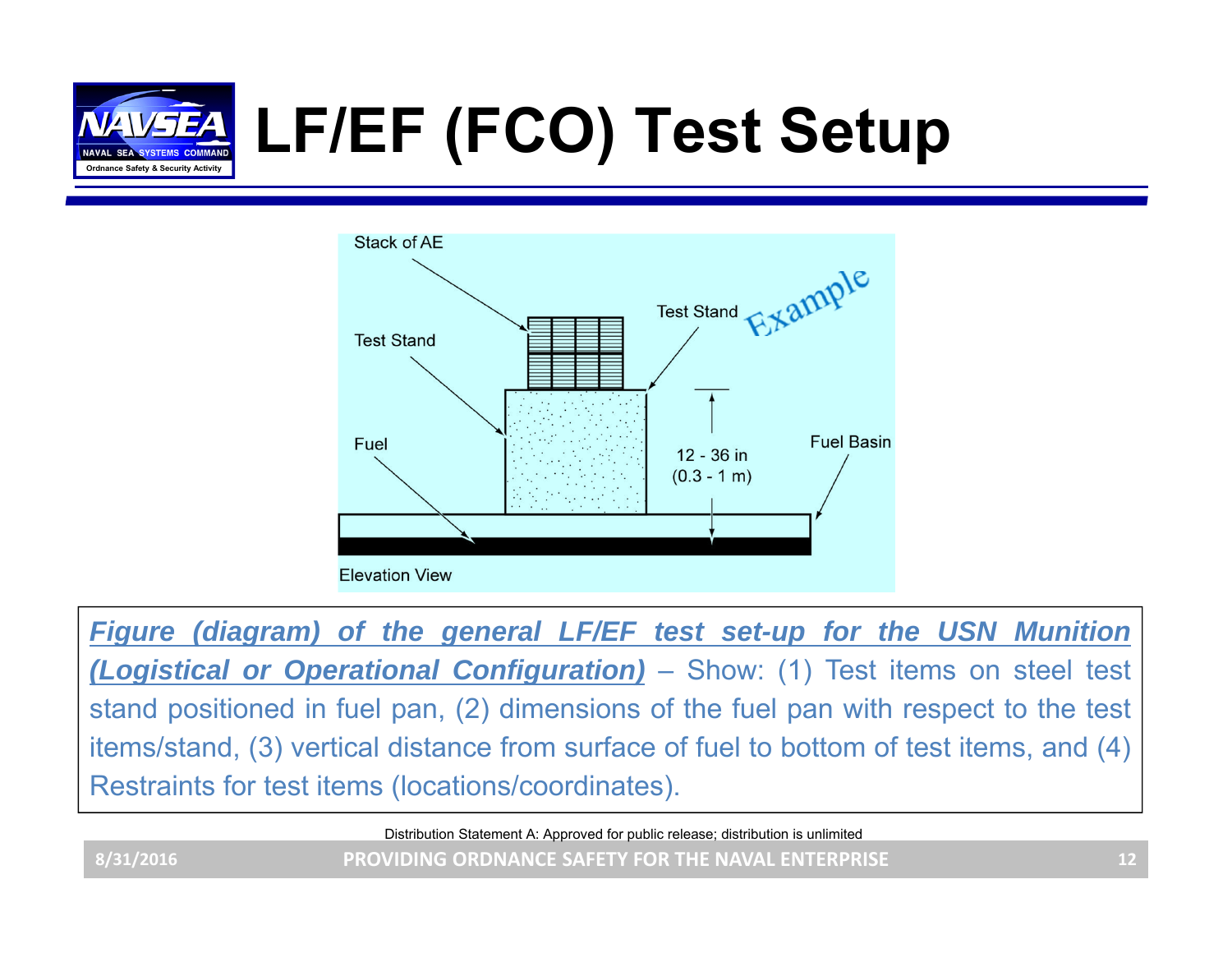

## **LF/EF (FCO) – Test Record**

- П Test date(s).
- $\mathcal{L}_{\mathcal{A}}$ Test article serial number(s) (S/Ns).
- П Types of energetic materials and weights.
- П Meteorological conditions at the time of the test (i.e., wind speed and direction, temperature, and barometric pressure).
- $\mathcal{L}_{\mathcal{A}}$ Quantity and type of fuel used.
- $\mathcal{L}_{\mathcal{A}}$ Records/descriptions of any events versus time through the end of the test.
- $\mathbf{r}$ Blast overpressure records.
- $\mathcal{L}_{\mathcal{A}}$ The nature of any reactions by the test items, including indication of propulsion.
- П Description of all the pieces of the test items that are recovered, including the 360° fragment collection, approximate size and/or mass, condition, and location (range and azimuth relative to the test stand) of all pieces (fragment map and photographs).
- $\mathbf{r}$ Thermocouple data (versus time) for all sensors.
- $\mathcal{L}_{\mathcal{A}}$ Radiometer data for all sensors.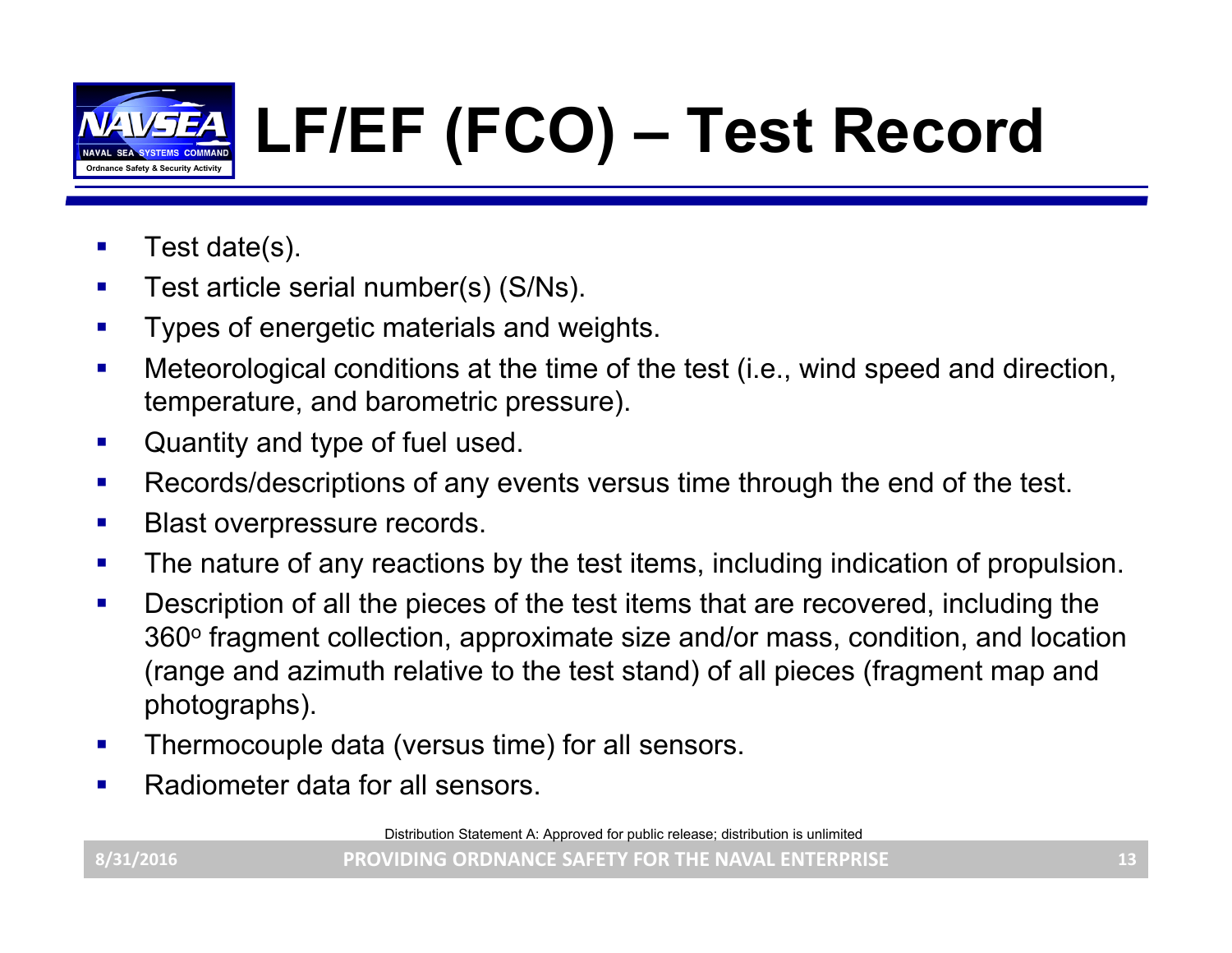

- $\mathbb{R}^2$  Template is available on NOSSA website and IMT2 (DSTKOL).
- $\mathcal{L}_{\mathcal{A}}$  As U.S./NATO IM/HC tests, procedures, and requirements evolve, NOSSA will continue to update the template.
- $\mathcal{L}^{\mathcal{A}}$  Navy's template could be strawman for developing standard formats for Joint and NATO combined IM/HC test plan templates.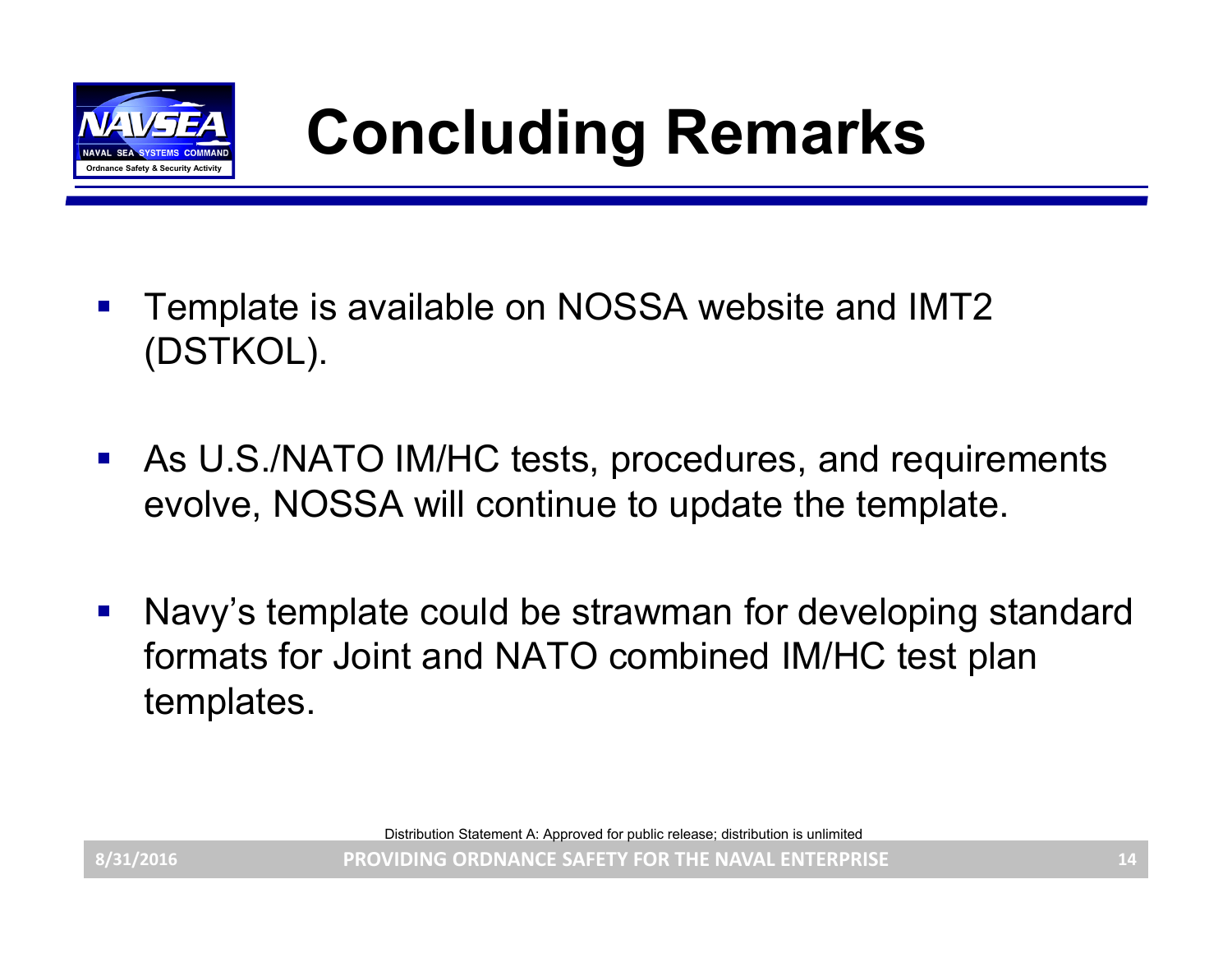

# **QUESTIONS?**

Distribution Statement A: Approved for public release; distribution is unlimited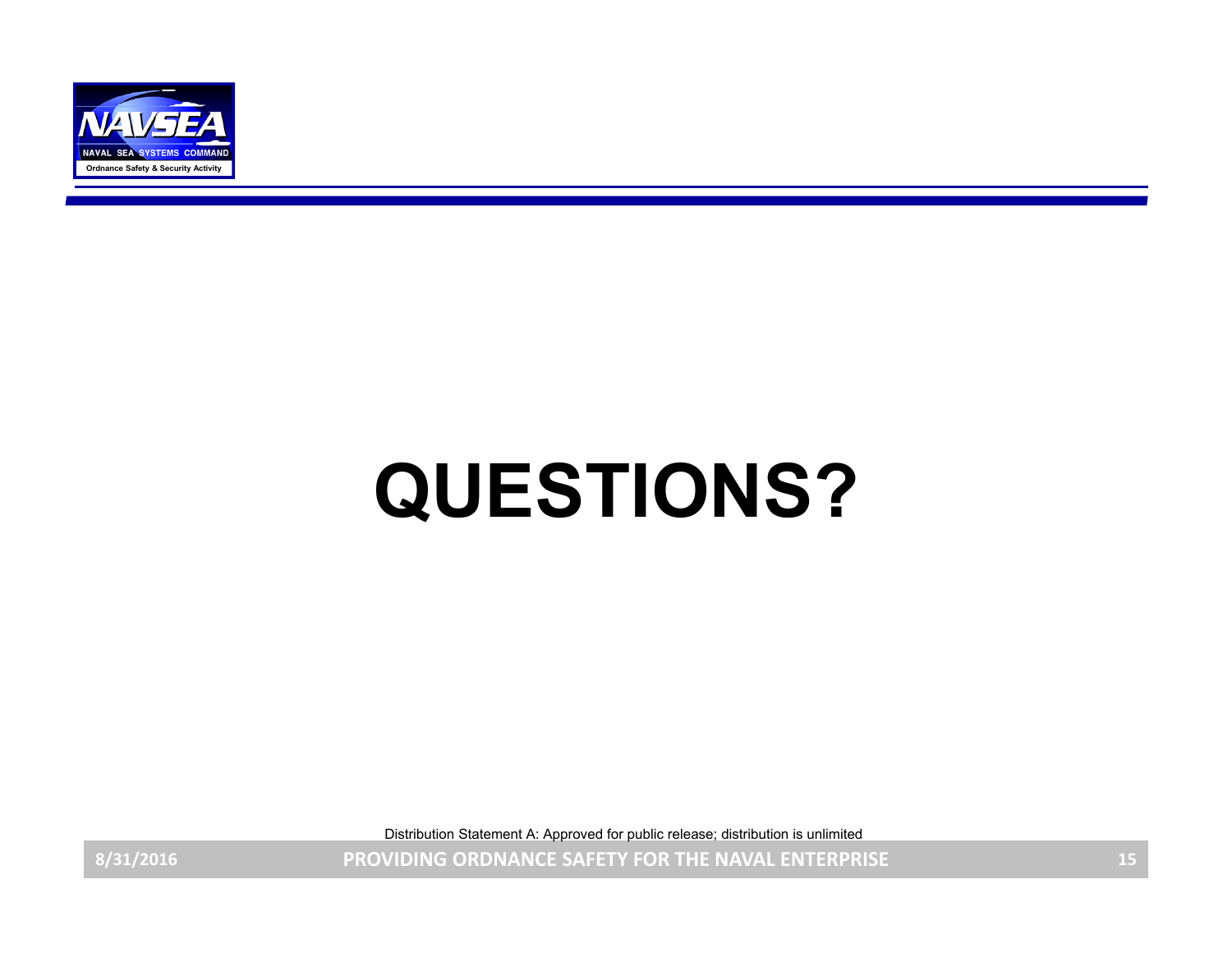

# **BACKUP SLIDE**